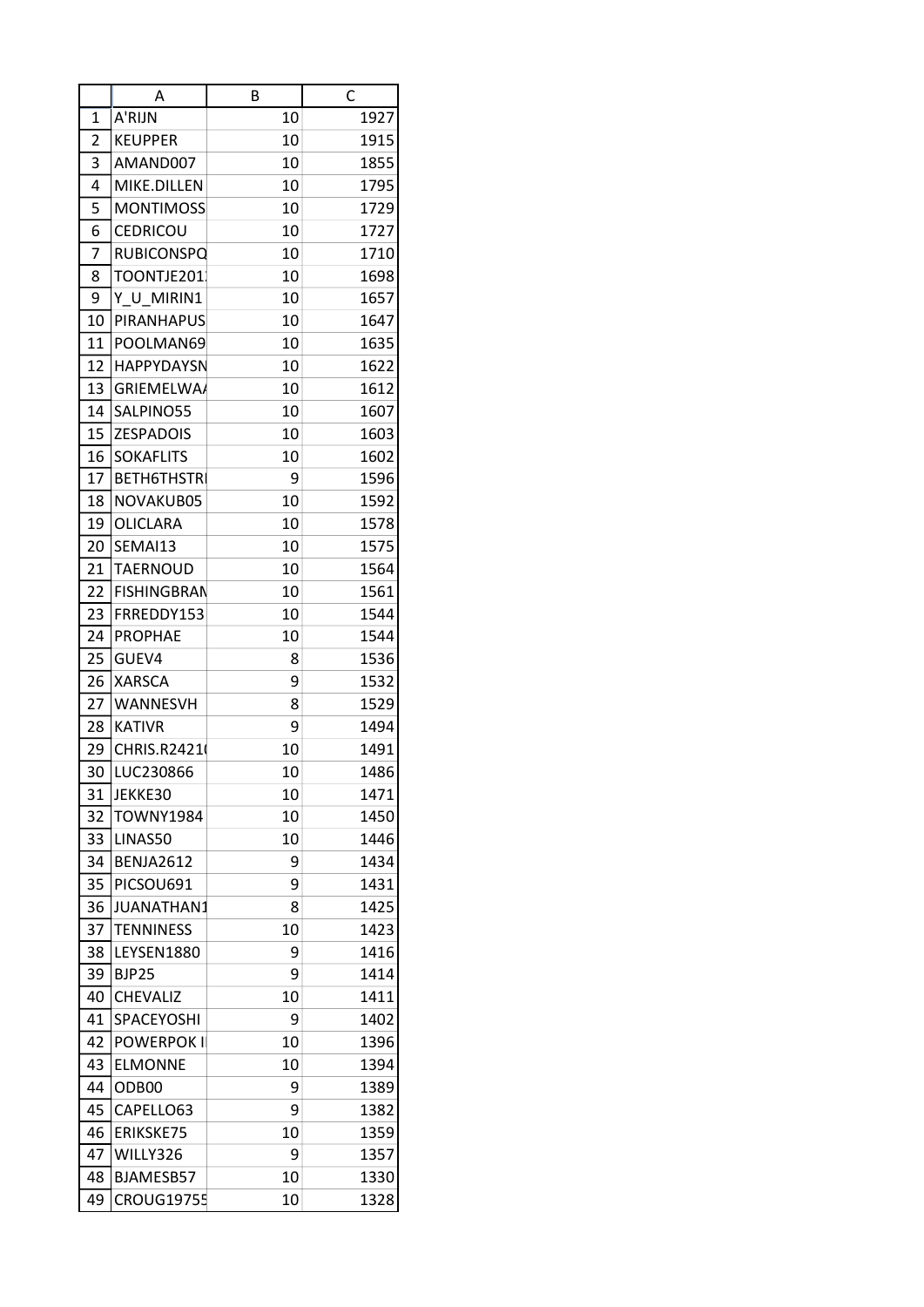|    | Α                  | B  | C    |
|----|--------------------|----|------|
| 50 | <b>SUPERLOKER</b>  | 9  | 1318 |
| 51 | MANUGILBAI         | 10 | 1311 |
| 52 | <b>REDSKINS</b>    | 9  | 1310 |
| 53 | <b>EASTSIDENX</b>  | 9  | 1309 |
| 54 | NICO818181         | 9  | 1299 |
| 55 | CARTOGRAF          | 8  | 1297 |
| 56 | <b>AJUIN</b>       | 9  | 1286 |
| 57 | <b>CJBART1972</b>  | 10 | 1281 |
| 58 | MAXIME-M9!         | 8  | 1236 |
| 59 | <b>INFOLOG</b>     | 9  | 1223 |
| 60 | EFIL76             | 8  | 1218 |
| 61 | <b>MBOROUX</b>     | 10 | 1185 |
| 62 | YONCE69            | 8  | 1181 |
| 63 | <b>RIGLORIEUX</b>  | 10 | 1177 |
| 64 | 3 TITZEN 3         | 9  | 1148 |
| 65 | <b>CHERS1961</b>   | 9  | 1127 |
| 66 | <b>ROBBEJOE</b>    | 10 | 1108 |
| 67 | 86CHIPMUNK         | 8  | 1084 |
| 68 | SPADAANTOI         | 10 | 1056 |
| 69 | <b>BULLSEYE-BE</b> | 7  | 1051 |
| 70 | <b>PEGASE</b>      | 9  | 1037 |
| 71 | <b>BUGATTIE</b>    | 4  | 1032 |
| 72 | SPADES755          | 8  | 1028 |
| 73 | <b>GEERTORIX</b>   | 8  | 1024 |
| 74 | GIDE7              | 8  | 1014 |
| 75 | <b>ROBINWOOD</b>   | 8  | 1007 |
| 76 | PH03BE             | 8  | 1000 |
| 77 | <b>CABRIOBABE</b>  | 7  | 983  |
| 78 | ERIKVDS1972        | 7  | 979  |
| 79 | <b>ZILLIONA</b>    | 7  | 968  |
| 80 | <b>WEELDE</b>      | 6  | 963  |
| 81 | <b>BOFLECK</b>     | 6  | 960  |
| 82 | MRBLUESKYZ         | 7  | 954  |
| 83 | <b>DONKEYWINS</b>  | 8  | 945  |
| 84 | OKSYLADY11         | 5  | 939  |
| 85 | <b>JOAQUIN-BE</b>  | 8  | 936  |
| 86 | <b>ARMATA VIO</b>  | 8  | 935  |
| 87 | <b>JUIZYLEGEND</b> | 6  | 918  |
| 88 | <b>GEKKEMAN</b>    | 7  | 905  |
| 89 | MAURI500           | 7  | 895  |
| 90 | RASTAMAN2          | 7  | 885  |
| 91 | RIVERME105         | 6  | 881  |
| 92 | SPA-BLUE           | 6  | 877  |
| 93 | <b>JANOLTOPPE</b>  | 5  | 871  |
| 94 | <b>SUPERMENS(</b>  | 5  | 855  |
| 95 | MISSPOK13          | 10 | 852  |
| 96 | <b>MRKAHO</b>      | 6  | 850  |
| 97 | <b>JOHNVANDEI</b>  | 8  | 827  |
| 98 | DREADOLAN          | 7  | 824  |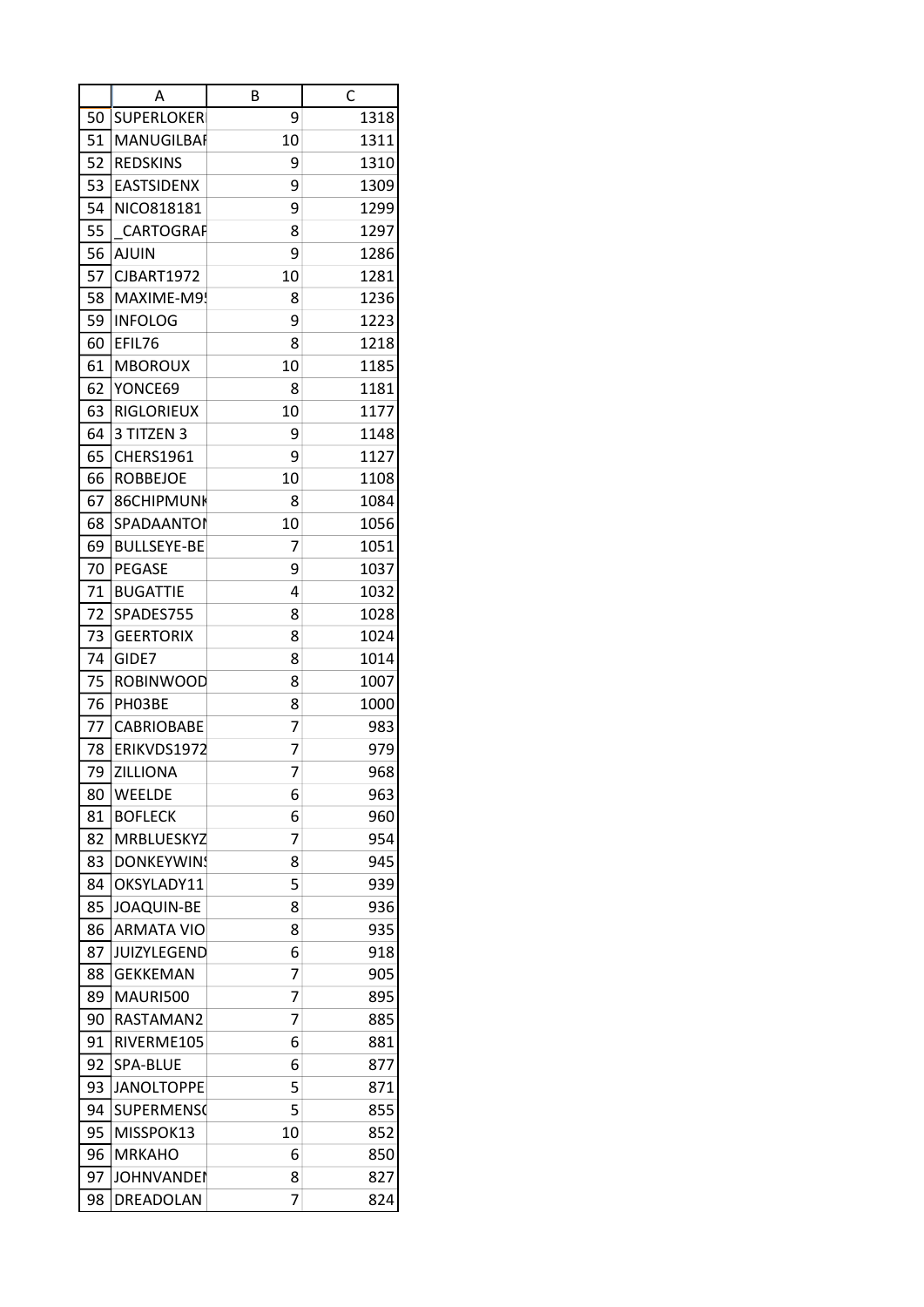|     | Α                  | В | C   |
|-----|--------------------|---|-----|
| 99  | PINSEL398          | 8 | 812 |
|     | 100 KOENIMONS      | 5 | 811 |
| 101 | NIKI VEGAS1        | 8 | 805 |
| 102 | GEERT11973         | 6 | 803 |
|     | 103 STEVENFS9      | 7 | 784 |
|     | 104 POKERMICH1     | 7 | 744 |
|     | 105 KRISTOLOCO     | 5 | 735 |
|     | 106 FISHDELUXX     | 6 | 721 |
|     | 107 ISA-0403       | 5 | 713 |
|     | 108 POKERGRAFF     | 5 | 697 |
|     | 109 JUVE6030       | 3 | 687 |
|     | 110 QUAAS87        | 7 | 672 |
| 111 | <b>SIDJO</b>       | 3 | 670 |
|     | 112 FJR-BOY        | 8 | 646 |
|     | 113 GIGI5864       | 6 | 620 |
|     | 114 RALF009        | 5 | 619 |
|     | 115 KATTYONFIRE    | 6 | 611 |
|     | 116 MAXGJOHN3      | 6 | 610 |
| 117 | PTITITI            | 6 | 609 |
|     | 118 LIGHTSHIRT     | 4 | 608 |
|     | 119 HAALST         | 5 | 608 |
|     | 120 YSBREKER       | 9 | 607 |
| 121 | <b>FABIOVASS</b>   | 5 | 589 |
|     | 122 KABYLIANO1(    | 5 | 583 |
| 123 | MEUTE7             | 4 | 557 |
| 124 | WOLFSLANG          | 3 | 542 |
| 125 | <b>MIRLIP</b>      | 5 | 539 |
|     | 126 ALAINHAVAN     | 4 | 536 |
|     | 127 DONQUIJOHN     | 5 | 534 |
|     | 128SYLVOULABIO     | 4 | 532 |
|     | 129 RERAIISEBELG   | 4 | 521 |
|     | 130 PAS NASH       | 3 | 513 |
|     | 131 MRBOND000      | 4 | 513 |
|     | 132 VEROKE RR      | 5 | 506 |
|     | 133 DELPHIROM      | 4 | 478 |
|     | 134 PRADAA777      | 5 | 473 |
|     | 135 MALEJ98        | 5 | 473 |
|     | 136 VARGEZ         | 4 | 470 |
|     | 137 BATMAN1220     | 5 | 466 |
|     | 138 PEPEKE47       | 5 | 465 |
|     | 139 FJORDEBONK     | 4 | 461 |
|     | 140 TOKYOVIBES     | 4 | 435 |
|     | 141 SHAZAZOU       | 3 | 433 |
| 142 | <b>VALENTINE39</b> | 4 | 422 |
|     | 143 BLESSEDKID9    | 3 | 419 |
|     | 144 LAU MAURIC     | 4 | 418 |
|     | 145 MINA196719     | 2 | 414 |
|     | 146 MOI444         | 5 | 410 |
| 147 | COENALDINH         | 3 | 386 |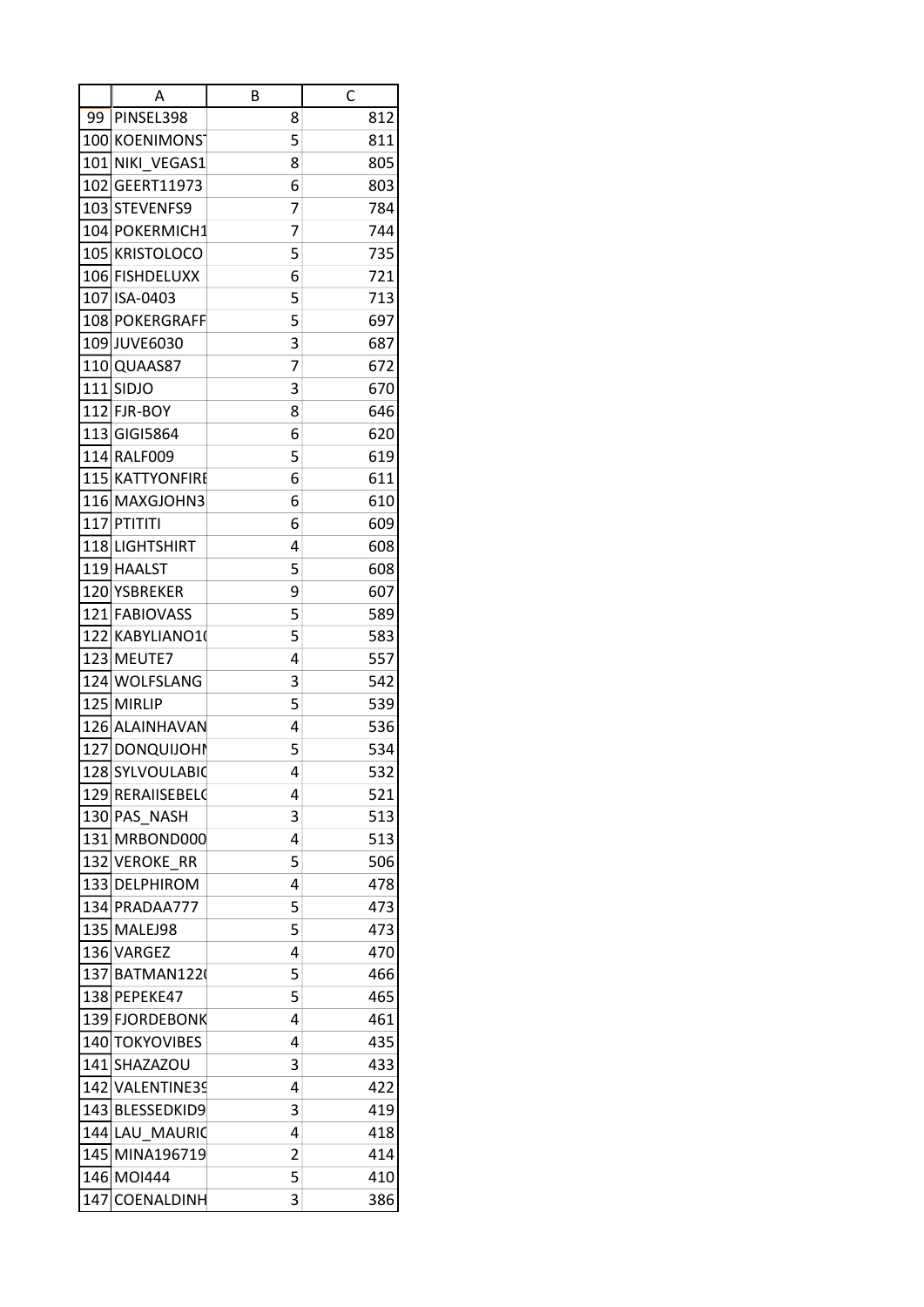|     | Α                | В                       | C   |
|-----|------------------|-------------------------|-----|
|     | 148 DEBALI       | 3                       | 385 |
|     | 149 LAURAYVAN    | 5                       | 381 |
|     | 150 YOANN133     | 2                       | 377 |
| 151 | GIOCHY999        | 3                       | 373 |
| 152 | JOKERTAZ98       | 4                       | 370 |
|     | 153 QUIPER70     | 6                       | 365 |
|     | 154 COCABOY      | 2                       | 363 |
| 155 | <b>MEUHMEUH</b>  | 3                       | 358 |
|     | 156 MESSA333     | 4                       | 358 |
|     | 157 COMPUTERS    | 4                       | 343 |
| 158 | <b>TURBODRE</b>  | 5                       | 338 |
|     | 159 DARYLFISH37  | 4                       | 333 |
| 160 | DONJUAN198       | 4                       | 329 |
| 161 | HAKKY007         | 4                       | 328 |
| 162 | <b>JULIOFRRR</b> | 4                       | 323 |
|     | 163 WEPANAKA     | 3                       | 321 |
|     | 164 TONE2510     | 3                       | 305 |
| 165 | <b>GBZJB</b>     | 2                       | 299 |
|     | 166 MAZOUT123    | 3                       | 278 |
| 167 | <b>JDMPLANET</b> | 3                       | 276 |
|     | 168 SEBBB54      | 3                       | 275 |
|     | 169 MAVIR09828   | $\overline{c}$          | 271 |
|     | 170 PIT212       | 2                       | 268 |
|     | 171 KIRK PHANTC  | 3                       | 255 |
| 172 | CAROWWW6         | 2                       | 254 |
|     | 173 BLAUWBLOM    | 2                       | 254 |
| 174 | <b>VOLZETTER</b> | 3                       | 250 |
| 175 | SHOWMAN20        | 6                       | 247 |
|     | 176 DREETJEN     | 2                       | 246 |
|     | 177 ZORGLURB     | $\overline{\mathbf{c}}$ | 239 |
|     | 178 VAN DE PERR  | $\overline{c}$          | 239 |
| 179 | SEDRUL           | 1                       | 238 |
|     | 180 RYLFOVII     | 1                       | 236 |
|     | 181GODGOD690     | $\mathbf{1}$            | 232 |
|     | 182 DITCH395     | 1                       | 231 |
|     | 183 VDDAN        | 2                       | 230 |
|     | 184 WILLAME984   | 2                       | 226 |
|     | 185 CHAUISSEXY   | 1                       | 224 |
|     | 186 CRIMSON007   | 2                       | 216 |
|     | 187 HEREBY BE    | 2                       | 213 |
|     | 188 RIOUD        | $\overline{c}$          | 213 |
|     | 189 MIKE280788   | 3                       | 212 |
|     | 190 POKAHNIGHT   | 3                       | 210 |
|     | 191 LAMBRPIE     | 3                       | 209 |
|     | 192 FRANCKIEF    | 2                       | 207 |
| 193 | TONY-NOAH1       | 2                       | 198 |
|     | 194 PTKRISTO     | 3                       | 195 |
|     | 195 LEBLANC1     | 2                       | 191 |
| 196 | JOKKEM0909       | 2                       | 182 |